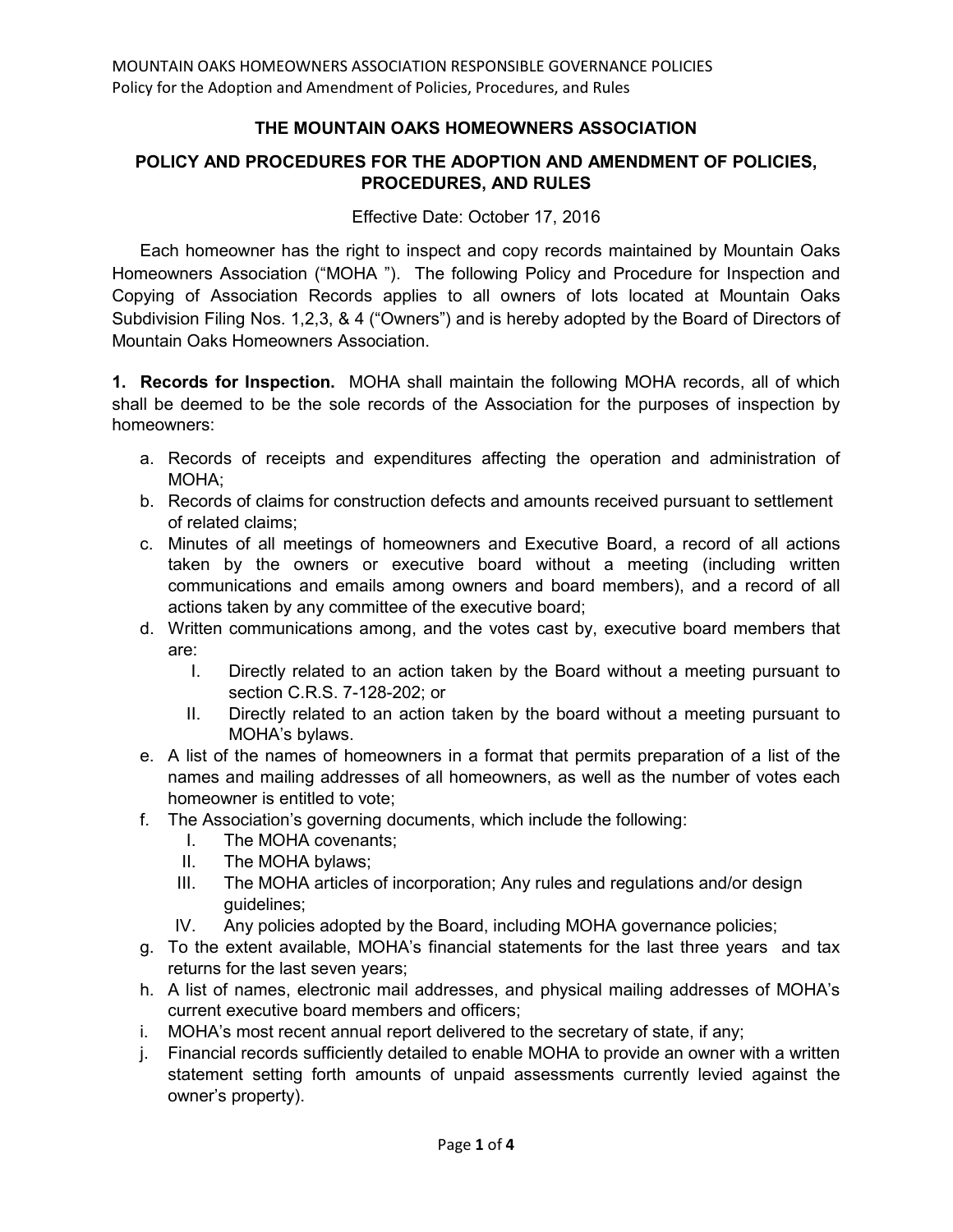- k. MOHA's most recent reserve study, if any.
- l. Current written contracts to which MOHA is a party and contracts for work performed for the Association within the immediately preceding two years;
- m. Records of Executive Board or committee actions to approve or deny any requests for design or architectural approval from owners;
- n. Ballots, proxies, and other records related to voting by homeowners for one year after the election, vote, or other action to which they relate;
- o. Resolutions adopted by the MOHA Board;
- p. All written communications sent to all homeowners generally within the last three years;
- q. A record showing the day on which the Association's fiscal year begins.
- **2. Exclusions.** MOHA may withhold from inspection and copying the following records to the extent that they are or concern:
	- a. Architectural drawings, plans and designs, unless released by written consent of the legal owner of the drawings, plans, or designs;
	- b. Contracts, leases, bids or records related to transactions to purchase or provide goods or services that are currently in, or under negotiation;
	- c. Communications with legal counsel that are otherwise protected by attorney-client privilege or attorney work product doctrine.
	- d. Records of executive/closed sessions of the Board.
	- e. Individual homeowner property files other than those of the requesting homeowner.

In addition, MOHA must withhold from inspection and copying the following records, to the extent that they are or concern:

- a. Personnel, salary, or medical records related to specific individuals.
- b. Personal identification and account numbers of homeowners, including back account information, telephone numbers, email addresses, driver's license numbers, and social security numbers. An owner may provide the Association with prior written consent to the disclosure of, and the Association may publish to other owners, the owner's telephone number, electronic mail address, or both. This written consent must be kept as a record of the Association, and remains valid until the owner provides a written notice of withdrawal of the consent. If the owner withdraws his or her consent, MOHA is under no obligation to change, retrieve, or destroy any document or record published prior to the notice of withdrawal.
- **3. Inspection and Copying MOHA Records**. A homeowner or his/her authorized agent is entitled to inspect and copy any of the books and records of the Association that are listed above, subject to the exclusions also listed above, upon submission of a written request to the MOHA. The written request shall describe with reasonable particularity the records sought, and must be submitted at least 10 (ten) days prior to inspection or production of the documents. MOHA may *not* condition the production of records upon the statement of a proper purpose.(I don't understand the previous sentence…what is condition?) MOHA will arrange for access to the records specifically related to the request by:
	- a. Making the requested records available for visual inspection by the homeowner by the 10<sup>th</sup> day of MOHA's receipt of the written request. Since MOHA does not have either a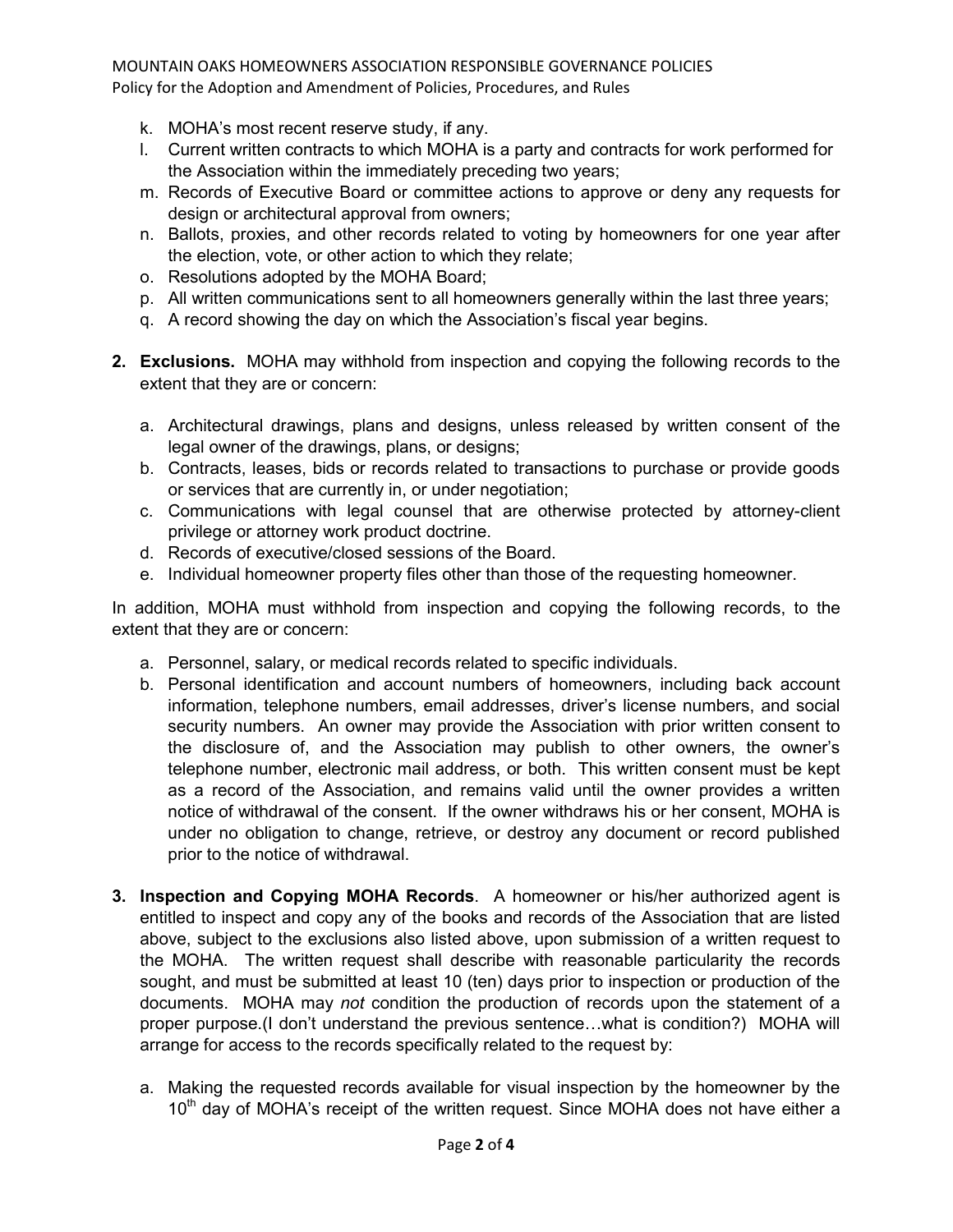business office or a management company, the records may be made available at a board member's home, and may be made available at times other than normal business hours.

- b. Alternately, making the requested records available for inspection during a board meeting if one will be held within 30 days of the homeowner's request.
- c. Photocopying and/or emailing of requested records, generally by the  $11<sup>th</sup>$  day from receipt of the homeowner's written request, if the volume of records is deemed reasonable by the MOHA board member(s).(I don't understand …it reads to me that if the volume is unreasonable, then we photocopy and email the records…)

Under no circumstances will original MOHA records be given to or left with a homeowner or other interested party without direct supervision by one or more board members.

- **4. Use of MOHA Records.** Association records and the information contained within the records shall not be used for commercial purposes. Further, a homeowner listing may not be used for any purpose unrelated to a unit owner's interest as a unit owner, without consent of the MOHA Executive Board. Additionally, without the consent of the Executive Board, an owner list may not be;
	- a. Used to solicit money or property unless such money or property will be used solely to solicit the votes of the owners in an election to be held by the Association;
	- b. Used for any commercial purpose, including soliciting
	- c. Sold to or purchased by any person.
- **5. Inspection.** The Association reserves the right to have a third party present to observe during the inspection of records by a homeowner or homeowner's representative.
- **6. Fees/Costs.** Any owner requesting copies of Association records shall be responsible for all actual costs incurred by the Association to copy such records for the homeowner. This includes paying a reasonable cost for the labor needed to produce those copies. The Association may require a deposit equal to the anticipated cost of preparing the requested records. Failure to pay such deposit shall be valid grounds for denying homeowner copies of such records. If after payment of the deposit it is determined that the actual cost was more than the deposit, the homeowner shall pay such amount prior to delivery of the copies. If after payment of the deposit it is determined that the actual cost was less than the deposit, the difference shall be returned to the homeowner with the requested copies.
- **7. Original Records**. No homeowner shall remove any original record of the Association from the place of the inspection, nor shall any Owner alter, destroy or mark in any manner, any original record of the Association.
- **8. Creation of Records**. Nothing contained in this policy shall be construed to require the Association to create records that do not exist or compile or synthesize information.
- **9. Supplement to Law**. The provisions in this resolution shall be in addition to and in supplement of the terms and provisions of the law of the State of Colorado governing the activities of this Association.